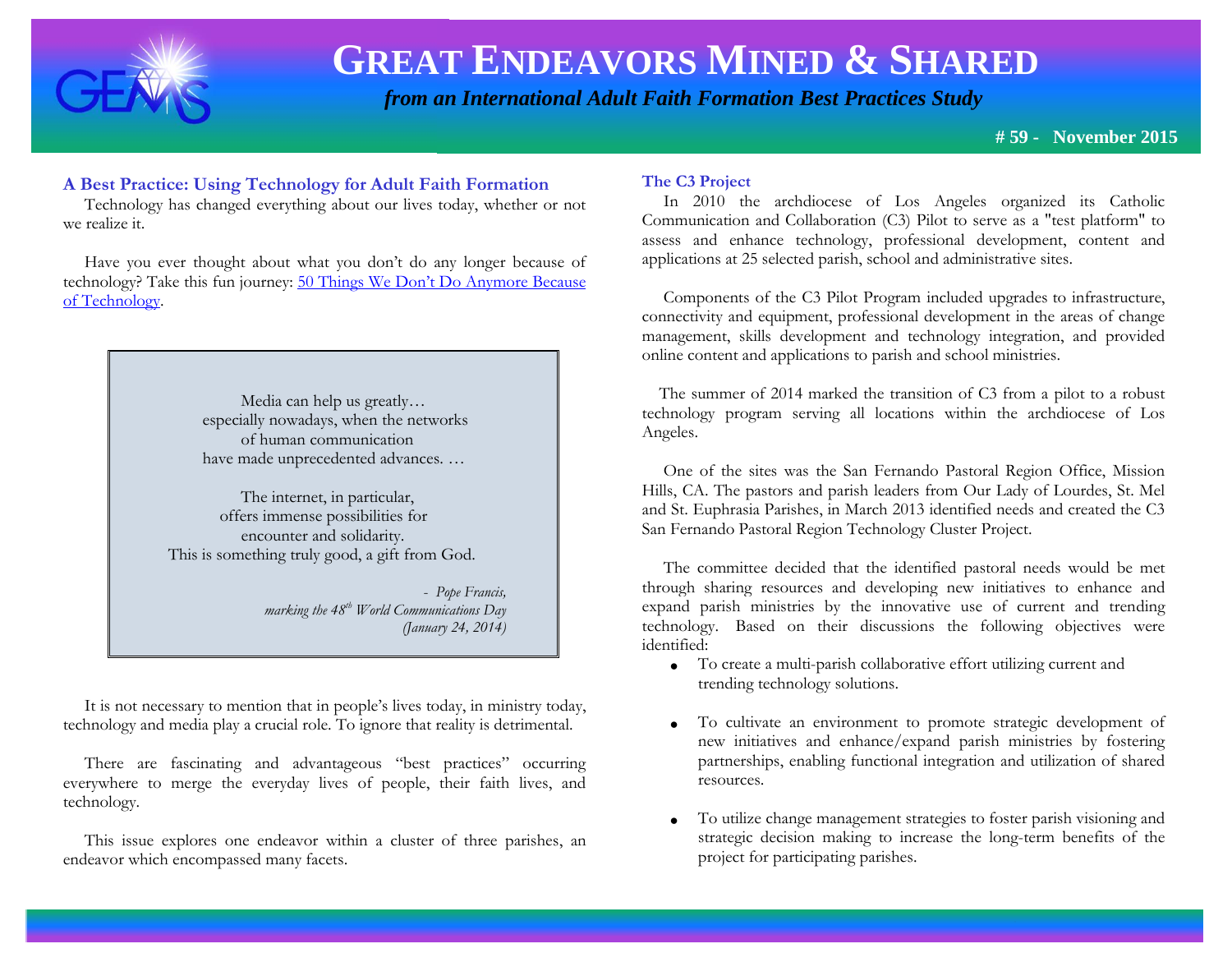Thus, these three parishes worked together

- to pilot solutions for integrating technology into faith formation and evangelization
- to discover how the many communication and collaboration tools could be used to further the gospel mission of the Church

 The C3 Technology Cluster Project Team decided to use the following measures as indicative of the success for this pilot effort:

- Positive feedback from parish community
- Increase level of proficiency by parish staff and volunteer ministry leaders in use of technology solutions
- Program efforts could be sustained once pilot phase ends
- Effective collaboration with other parishes in cluster on areas of common need and interest

 Charlotte McCorquodale, PhD, served as the Pilot Project Consultant; a summary of the project and many of her reflections can be found at Charlotte's Web - [Reflections on ministry and solutions for ministry](http://www.ministrytrainingsource.org/blog/)  [formation.](http://www.ministrytrainingsource.org/blog/)

 A look at a few of the technology integration projects that occurred throughout the pilot and what was learned (taken from Charlotte's summary):



## **Training in Facebook and other social media apps for parish leaders to encourage their use by a variety of ministries within the parish**

 "Social media training took place for parish leaders with a social media expert presenting on social media tips and strategies on how to contribute to social media platforms in the parish. *We learned that in addition to providing a general social media training, it is important that specific training on each of the various forms of social media, like Facebook, Twitter, Pinterest, etc. may be more important and a first step. …* 

*One of the most successful elements of the training was looking at actual Facebook pages and posts of parishes and evaluating them. It helped those present see what they would want to do and not do in order to engage their communities."*



### **Development of a parish social media committee to facilitate better use of website and parish social media sites**

 "Each parish community identified a social media coordinator. In two cases, it is a staff member, and in the other, a school teacher from the parish volunteers in the role. The role of this coordinator in each parish involves publishing social media content generally and for various parish ministries. *We learned that for parishes that have done nothing in the area of social media having a social media coach to help get started is beneficial.*"



# **Explore using QR codes in the parish bulletin to communicate about various aspects of parish life**

 Staffs "participated in the training … led by Charlotte and the parish used QR codes on flyers and in the

bulletin to advertise both the Advent and Lenten Social Media Faith Formation Options. *We learned people are fascinated by QR codes. It was helpful to teach parishioners how to download and use a QR code reader to increase use. One good strategy used by one parish was to provide this training as parishioners were coming out of Mass on Device Sunday."* (We will explore Device Sunday in **GEMS** #64.)



### **Development of an accessible parish database and shared ministry calendar that can be updated by a variety of ministry leaders**

 "Professional development funding by the project helped each parish get additional training on their database software. *We learned that all the parishes have invested in database software … but they all are considerably under-using them due to lack of training. Also, it seems that keeping these databases up-to-date was a challenge for one or more of the parishes."*



## **Support the training of liturgical ministers by creating videos to be distributed online.**

 "Early in the project a common goal that surfaced was the need for training ministerial leaders online. To that end the project developed a liturgical ministries video training series with a short intro to liturgical ministry in general, followed by four videos on ministries in the liturgy. The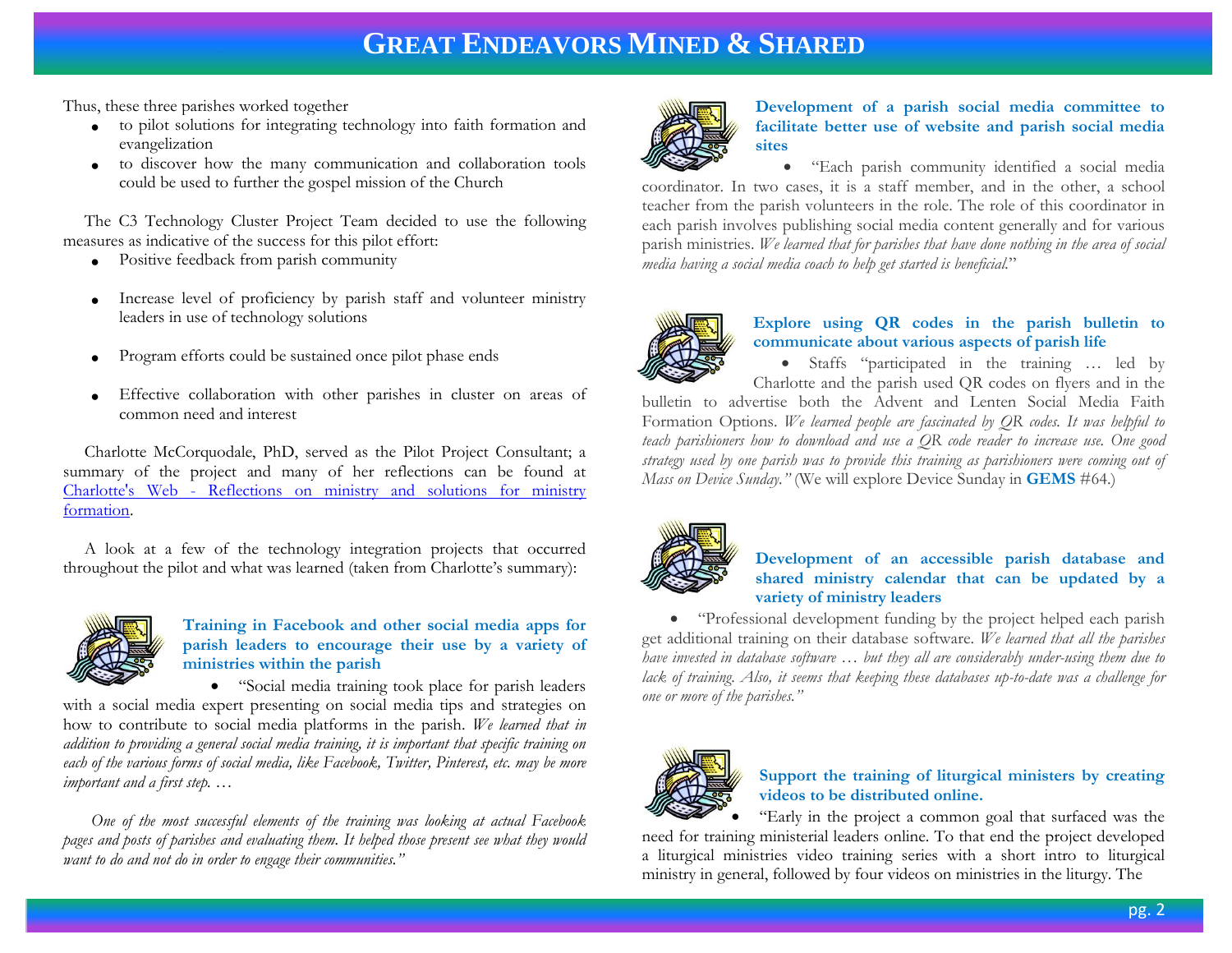five segments of the series have been filmed and edited. The videos (are) posted on the SFPR YouTube Channel.

 Each video provides a theological and theoretical foundation for that ministry with tips of best practices for engaging in the ministry. The intent is for parishes to refer those interested in volunteering for a liturgical ministry in one of the four areas to first watch the video, then attend an abbreviated training at the parish to cover the unique details and directions for individual parishes. Another option would be to use the videos to advertise for volunteers and to possibly show the video at the gathered training events.

 *We learned that projects with this size and scope may need paid personnel vs. volunteers. Originally, we had a very small budget for the project with the intention of having volunteers from the SFPR Media Committee assists with the filming and editing. After completing two segments with volunteers it was clear we needed a budget for the project to pay in part for these services. C3 generously agreed to the additional funds.*

 *The video series was a collaborative effort among the C3 project team, staff of the pastoral region, the SFPR Media Committee, and the Archdiocesan Office of Workshop. While working collaboratively was much more time intensive, it was worth the time and effort. The videos resulted in having the ability for local archdiocesan experts to provide consistent training without having to deal with the distance and traffic."*



### **Seek ways to collaborate with other parishes in the cluster in reaching out to youth, young adults, and families via social media**

 "Three collaborative social media outreach efforts have been a part of this project: #AdventOn (during Advent), #40DaysCount (during Lent) and an initiative to reach out to young people…

*We learned that having one hashtag for the entire Lenten season (#40DaysCount) was more effective than the weekly hashtags used in the Advent season. Also, it helped tremendously to have postcards of the #40DaysCount logo and explanation in the bulletins and back of church during the Lenten season. Having content uploaded to a Google Doc was both a good way to curate content collaboratively and share updated content each week. A sample of the form used to curate content for Lent can be found here: [http://goo.gl/prZMf3.](http://goo.gl/prZMf3)*

*We also learned that before we could start using social media in a couple of the parishes the various Facebook pages that were associated with the parish community had to be identified since in some cases different volunteers had created pages for the parish and for specific ministries.*



 A blog about the learnings in the Advent Social Media effort (#AdventOn) can be found at: *[http://www.ministrytrainingsource.org/blog/2014/02/02/c3-what](http://www.ministrytrainingsource.org/blog/2014/02/02/c3-what-did-we-learn-about-using-technology-in-adventon/)[did-we-learn-about-using-technology-in-adventon/](http://www.ministrytrainingsource.org/blog/2014/02/02/c3-what-did-we-learn-about-using-technology-in-adventon/)*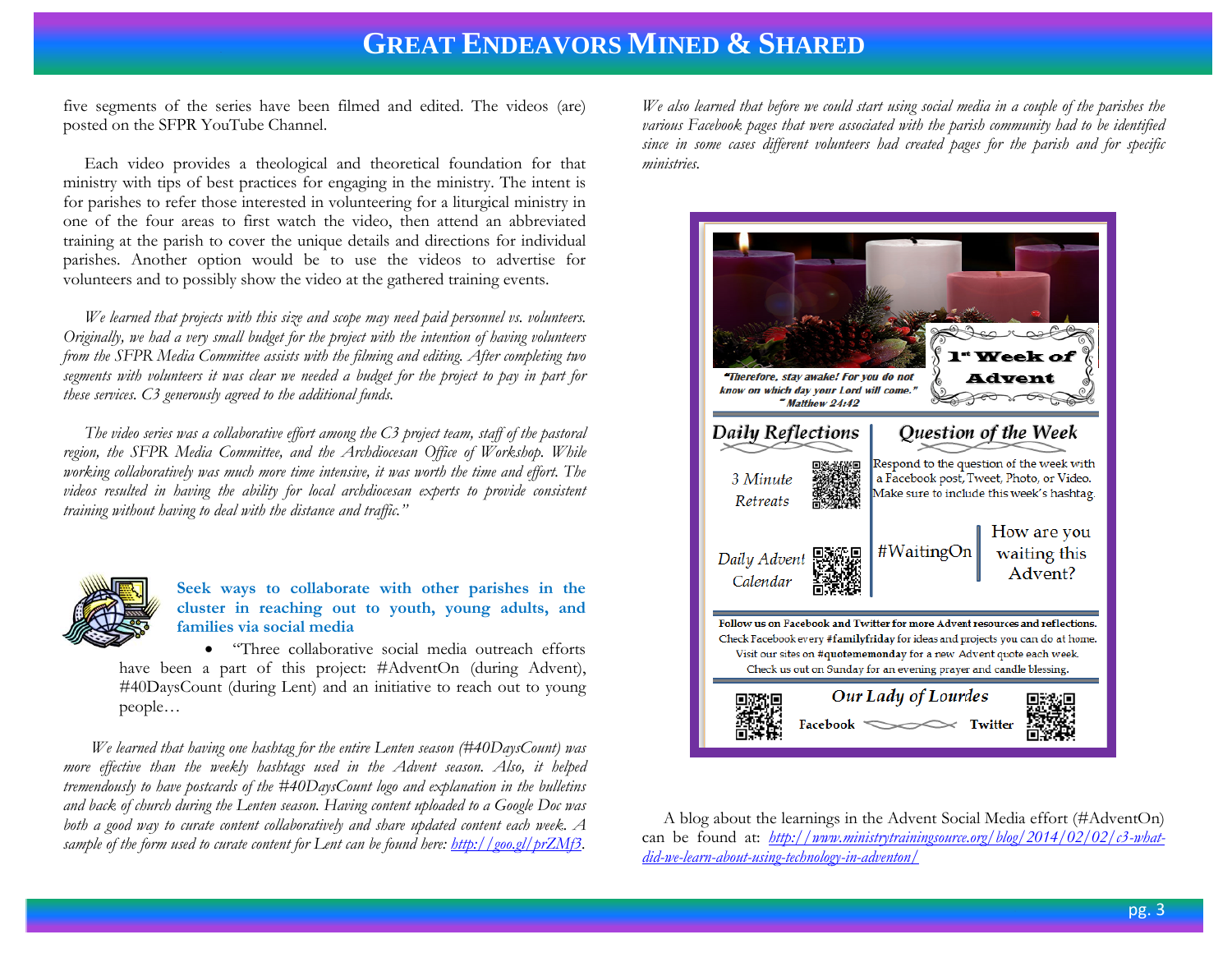### **The Experience of One of the Parishes**

 Victoria Radleigh, Coordinator of Youth Ministry and Confirmation and Social Media Coordinator for Our Lady of Lourdes Parish in Northridge, CA., tells us: "When integrating technology into our parish, we started first with educating our community. We realized that a lot of people knew of the tools out there, but didn't know how to use them. So I held an open session for all parishioners (and required one representative from each of our parish sponsored ministries to attend).

 We met four times over the course of two months. The first time we discussed the importance of media in a parish, and how social media in particular, can be useful in promoting parish and events. We also included a section on our 'Electronic Communication Policy.'

> **Some Suggestions from Electronic Communication Policy** *Our Lady of Lourdes Parish, Northridge, CA*

All websites and social media pages are to have at least two administrators/owners. One of these administrators is to be either the pastor, or a representative designated by the pastor. *Safeguard the Children* mandates that adults are never left alone with youth – the same applies for our digital world.

Therefore, any contact with a minor (e-mail, text, instant message, etc.) is to include two Virtus-trained adults.

Websites and social media pages are to be regularly maintained by the designated administrators.

Information regarding the parish, or parish events, is to remain current.

 The next three sessions, then, were hands on training on how to use these platforms. We did

- one on Facebook
- one on Twitter and
- one on Instagram and Youtube

In these sessions participants brought their laptops and we walked through making a profile, deleting and adding content, privacy setting, etc.

 Throughout the year, we focused on how to best deliver content to information to our parishioners using the social media tools we had discussed. During Lent, and Advent we stuffed the bulletin with a special insert filled with ways for them to connect with us during that week, including discussion questions and #hashtags. …

 Our priests occasionally preside using an iPad. Members of the choir often use tablets instead of song books. When I have parent sessions for Confirmation, I use my phone for notes. These practices, combined with our previous efforts, helped to foster a culture of acceptance towards devices in our parish."

#### **Suggestions from the Parishes**

 Charlotte McCorquodale, PhD shared the advice that the three parishes would give to others wishing to integrate technology into faith formation and communication:

- "Staying on the 'cutting edge' of technology, including preparing a new website, using a ministry scheduler, beginning online giving, and striving to reach out to those interested through social media."
- "The biggest obstacle I found was time … it was very difficult for me to be able to commit as much as I had intended to. I definitely find this topic extremely important but I know a huge help would be to implement a committee at our parish that involves both youth and adults."
- "It is essential to have an enthusiastic and highly skilled individual or team committed to the integration of technology and faith formation"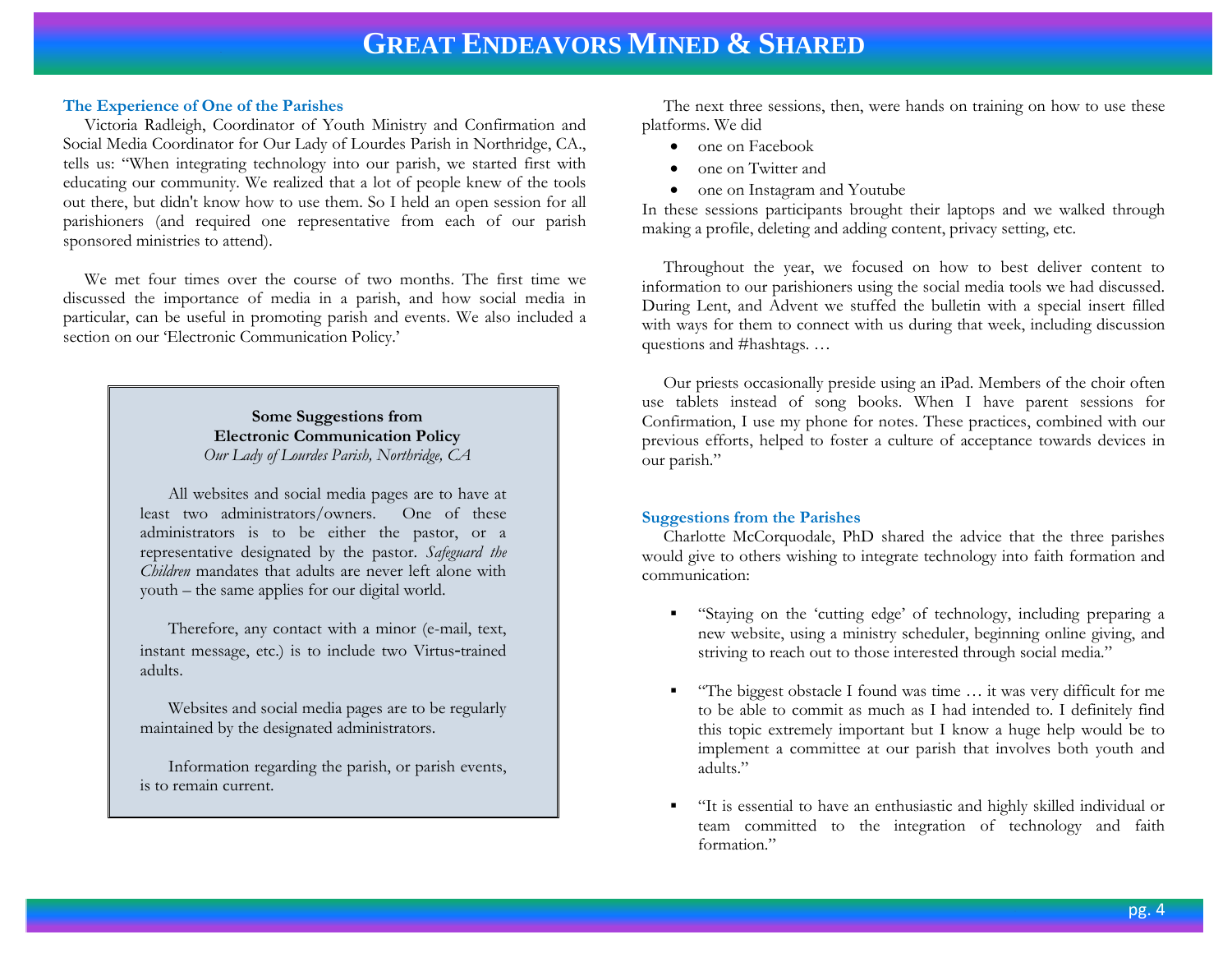- "Having a plan and a social media coordinator to take the lead on organization and implementation of the projects. Having someone dynamic who can help coordinate efforts, think creatively, and knows the needs of the staff and parish is crucial. This helps efforts be tailored to their parish needs. This C3 initiative is not a one-size-fitsall procedure."
- "Be honest about the amount of time this takes. The social media coordinators indicated that after the initial (site) is set up to manage the various forms of social media, that it takes at least an hour a week to load the content provided by others. This does not include curating content or editing content given by parish leaders."

#### **Reflections on What Happened**

 Charlotte McCorquodale, PhD, consultant for the project, summarizes "three things have become very clear about technology integration into ministry settings.

 First, supportive leadership is critical. … Because technology can make things that once took a lot of time and effort happen easier and faster does not mean that it happens magically. Someone has to develop plans, test solutions, and implement action steps intentionally in order for progress to be made in technology integration. The commitment from the Archdiocesan C3 Work Group and the entire C3 Parish Pilot Project Team was very evident!

 Second, training and continuing education must be done at the beginning, as well as often and throughout. … I knew that in any change process learning and adapting are critical. However, I did not realize that before we even took time to assess needs and set goals, we should have done some basic training to get everyone on the same page.

 The professional development funding came about halfway into our project, which means many of the educational opportunities and training programs did not take place until late in our efforts. While 'better late than never' holds true in this situation, the entire project team believes our successes would have been multiplied by starting training for staff and ministry leaders much sooner.

 Finally, at the heart of social media and the new digital technologies is the ability to communicate and collaborate more easily, which means it makes

sense that parish communities with limited resources would benefit in collaborating in order to accomplish technology goals and priorities. While collaboration does take more time and effort because relationships must be built, trust established, and common goals identified, the benefits in this area truly exceed the effort required.

Simple things like -

- common hashtags for seasons of the liturgical year
- curating content around common themes or needs and
- sponsorship of efforts like Device Sunday

are made easier and more of a priority by doing it across multiple parishes."

 Likewise, Victoria Radleigh commented, "I think the biggest things that we learned and are still learning, are that:

- You can have the best content in the world, the most creative #hashtags, and someone to manage social media - but if the community doesn't understand how to use the technology, and your parish doesn't have the correct set-up (Wi-Fi accessibilities, etc.) then your efforts will be lost.
- Media integration has to be ongoing and consistent across all aspects of parish and ministry life."

#### **Some Further Resources**

- As mentioned previously, consult [Charlotte's Web -](http://www.ministrytrainingsource.org/blog/) Reflections on [ministry and solutions for ministry formation](http://www.ministrytrainingsource.org/blog/) for Charlotte McCorquodale's summary of the project.
- Using a panel format the project team shared the findings of the project at the C3 technology conference. A digital copy of the presentation can be found at: [www.slideshare.net/charlottemccorquodale/c3-panel-workshop-on](http://www.slideshare.net/charlottemccorquodale/c3-panel-workshop-on-cluster-project)[cluster-project](http://www.slideshare.net/charlottemccorquodale/c3-panel-workshop-on-cluster-project)